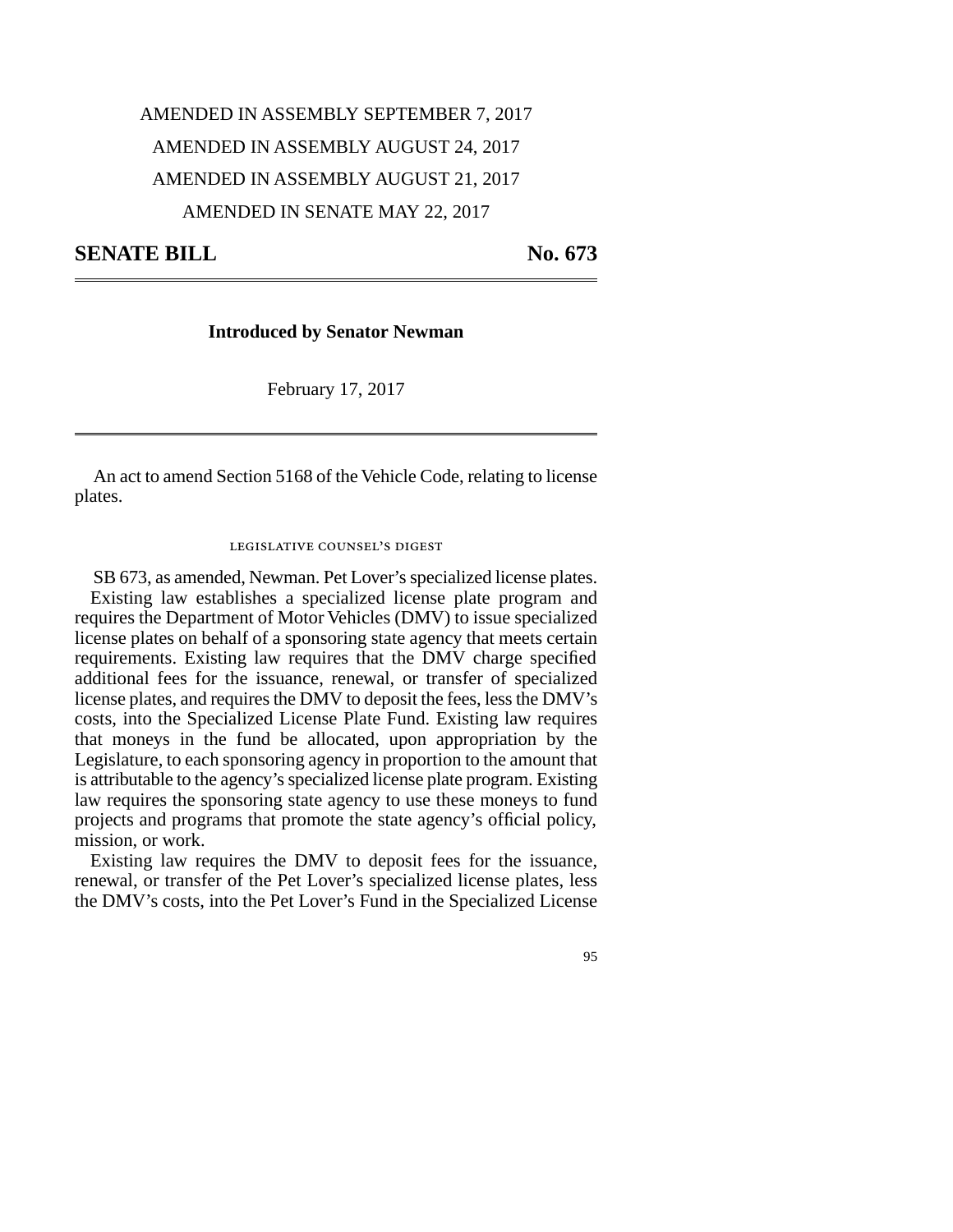Plate Fund, for the deposit of revenue derived from these specialized license plates. Existing law requires that these funds be allocated, upon appropriation by the Legislature, to the Veterinary Medical Board for disbursement by a nonprofit organization selected by the board to fund grants to providers of no-cost or low-cost animal sterilization services. Existing law requires the board to determine eligibility requirements for the grants, establish the grant application process, and develop program specifics. Existing law authorizes the board to contract with an entity, including a nonprofit organization, to provide advice, consultation, and administrative services for purposes of implementing and administering the grant program. Existing law requires the board to provide oversight for the disbursal of grant funds under the grant program.

This bill would revise and recast those provisions by, among other things, substituting the Department of Food and Agriculture for the Veterinary Medical Board for those purposes. The bill would require the department to allocate the grant funds, as specified, to eligible veterinary facilities, as defined, that offer low-cost or no-cost animal sterilization services. The bill would authorize the department to contract with an eligible nonprofit organization, as defined, to perform marketing and promotional activities. The bill would also require the department to administer and oversee the grant program, and would require the department to collaborate with an eligible nonprofit organization to provide advice and consultation for the purposes of developing and implementing the program.

Vote: majority. Appropriation: no. Fiscal committee: yes. State-mandated local program: no.

## *The people of the State of California do enact as follows:*

1 SECTION 1. The Legislature finds and declares all of the 2 following:

line 3 (a) The Pet Lover's specialized license plate, sponsored by the

4 California Spay and Neuter License Plate Fund, Inc., and the

5 Veterinary Medical Board, has been in existence since 2013.

line 6 (b) Due to various administrative issues, funds deposited into

7 the Pet Lover's Fund have yet to be expended for the plate's

8 original intent to fund providers of no-cost or low-cost animal

9 sterilization services.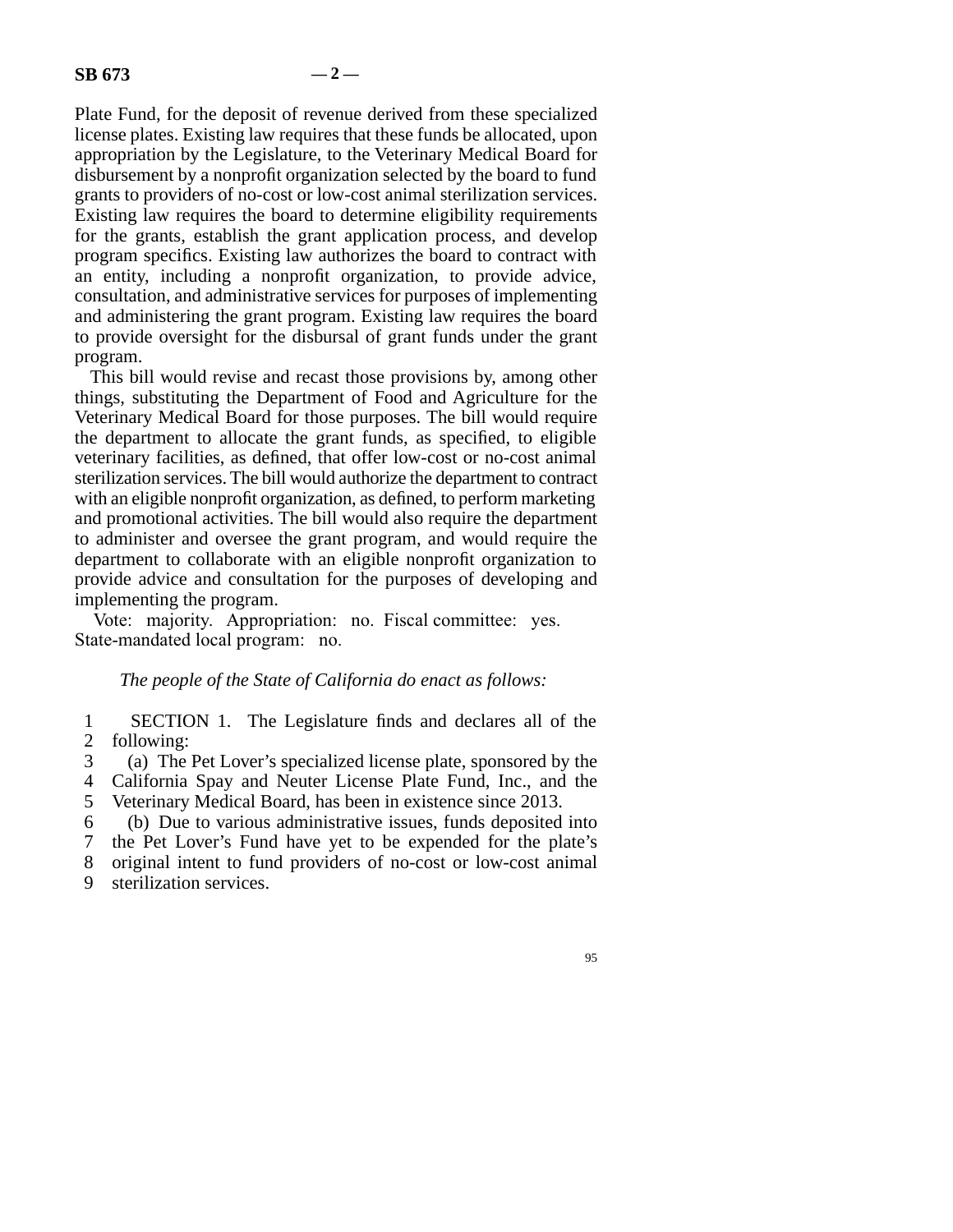line 1 (c) The sponsors have pursued several measures to rectify this 2 issue and as such, seek to transfer authority to administer the Pet 3 Lover's specialized license plate program and the Pet Lover's Fund 4 from the Veterinary Medical Board to the Department of Food and 5 Agriculture. line 6 (d) It is therefore the intent of the Legislature that the 7 Department of Food and Agriculture work with the previous 8 administering partners, the Veterinary Medical Board and the 9 California Spay and Neuter License Plate Fund, Inc., to achieve 10 the stated goal of the Pet Lover's specialized license plate program. 11 SEC. 2. Section 5168 of the Vehicle Code is amended to read: 12 5168. (a) The fees specified in Section 5157 shall be imposed 13 for the issuance, renewal, or transfer of the Pet Lover's specialized 14 license plates. Notwithstanding subdivision (c) of Section 5157, 15 after deducting its administrative costs, the department shall deposit 16 the revenue derived from the additional fees into the Pet Lover's 17 Fund, which is hereby established in the Specialized License Plate 18 Fund. 19 (b) Upon appropriation by the Legislature, the moneys in the 20 Pet Lover's Fund shall be allocated to the Department of Food and

21 Agriculture. There shall not be an allocation to the Department of

22 Food and Agriculture pursuant to subdivision (c) of Section 5157. 23 (c) The Department of Food and Agriculture shall allocate those

- 24 grant funds to eligible veterinary facilities that offer low-cost or no-cost animal sterilization services. no-cost animal sterilization services.
- 26 (1) In administering the grants, the department *Department of* 27 *Food and Agriculture* may prioritize both of the following: Food and Agriculture may prioritize both of the following:
- 28 (A) Eligible veterinary facilities located in or serving 29 underserved communities or those that can demonstrate financial 30 need.
- 31 (B) Eligible veterinary facilities that have previously provided 32 or currently provide low-cost or no-cost animal sterilization 33 services.
- 34 (2) For the purposes of this subdivision, "eligible veterinary 35 facilities" mean those facilities that are any *all* of the following:
- 36 (A) Registered and in good standing with the Veterinary Medical 37 Board, pursuant to Section 4853 of the Business and Professions 38 Code.
- 39 (B) Overseen by a responsible licensee manager licensed and 40 in good standing with the Veterinary Medical Board, pursuant to
	- 95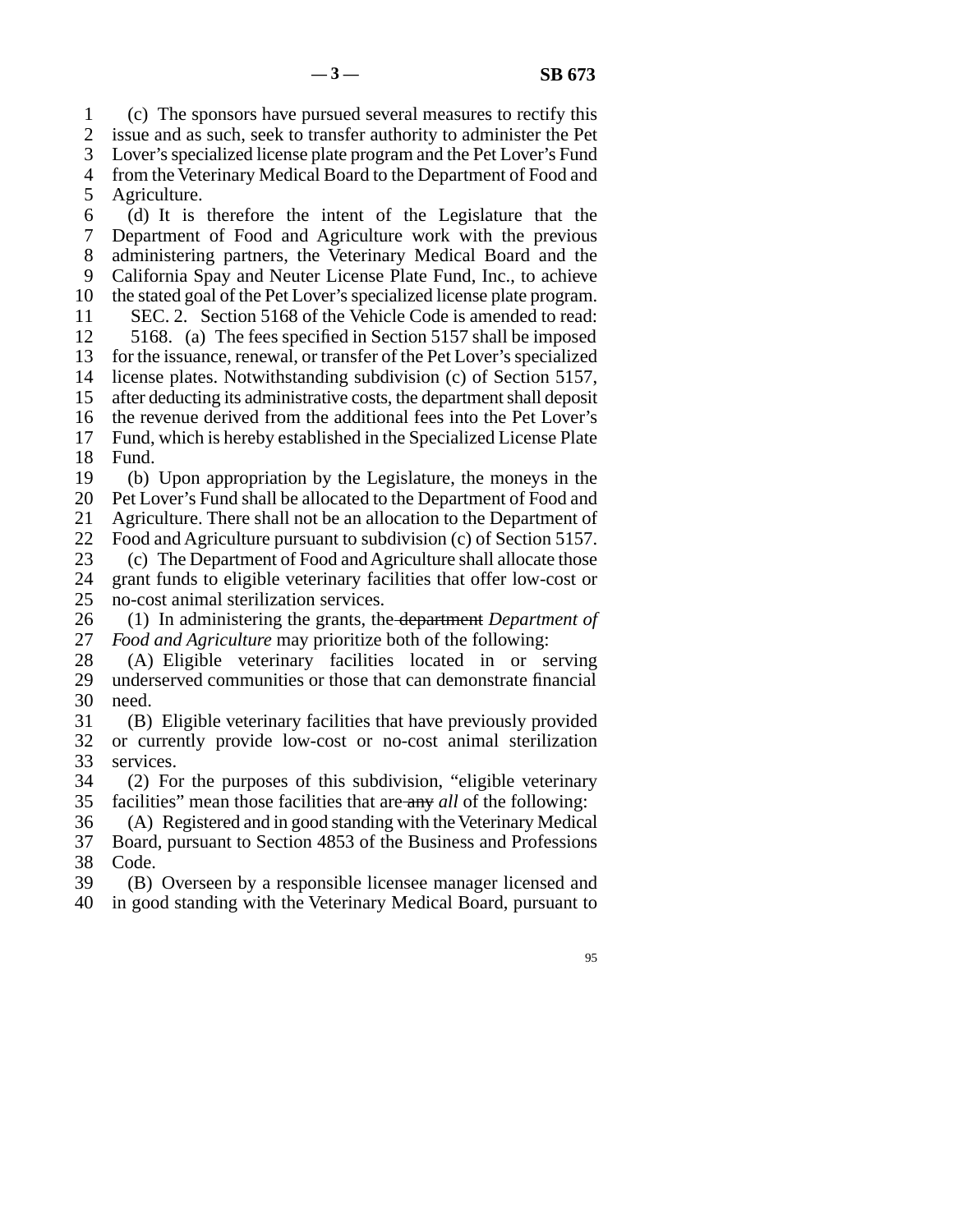1 Chapter 11 (commencing with Section 4800) of Division 2 of the

2 Business and Professions Code.<br>3 (C) (i) Operated by a city, co  $(C)$  (i) Operated by a city, county, city and county, an animal

4 care or control agency, or a nonprofit meeting the requirements of 5 Section  $501(c)(3)$  of the federal Internal Revenue Code that is

6 registered and in good standing with the Secretary of State.

 line 7 (ii) A city, county, or city and county animal control agency or 8 nonprofit shelter holding a municipal contract that offers spay and 9 neuter services for dogs and cats owned by individual members 10 of the public is required to be current on their *its* yearly rabies

11 reporting requirements to the State Department of Public Health,

12 Veterinary Public Health Section.

13 (d) Annual administrative costs for the program shall not exceed 14 25 percent of the funds collected from the issuance of the Pet 15 Lover's license plates, and may include funds for marketing and 16 other promotional activities associated with encouraging 17 application for, or renewal of, Pet Lover's license plates and 18 collaboration expenses. The Department of Food and Agriculture 19 may contract with an eligible nonprofit organization to perform 20 the marketing and promotional activities authorized.

21 (1) The eligible nonprofit organization selected by the 22 Department of Food and Agriculture pursuant to this subdivision 23 shall not use more than 5 percent of the moneys received pursuant

24 to this section for administrative costs.<br>25 (2) For the purposes of this subdiv  $(2)$  For the purposes of this subdivision, "eligible nonprofit 26 organization" means a nonprofit entity that is all of the following:

27 (A) Qualifies for tax exempt status under Section  $501(c)(3)$  of 28 the federal Internal Revenue Code and subdivision (d) of Section 29 23701 of the Revenue and Taxation Code.

30 (B) Registered and in good standing with the Secretary of State.

31 (C) Chaptered and headquartered in this state.

 line 32 (D) Has demonstrated experience *in* advertising, marketing, and 33 promoting specialized license plates in existence prior to 2016 34 pursuant to this article.

 line 35 (e) The Department of Food and Agriculture shall determine 36 eligibility requirements for the grants, establish the grant 37 application process, and develop program specifics. The 38 Department of Food and Agriculture shall collaborate with an 39 eligible nonprofit organization, as defined in paragraph (2) of 40 subdivision (d), to provide advice and consultation for the purposes